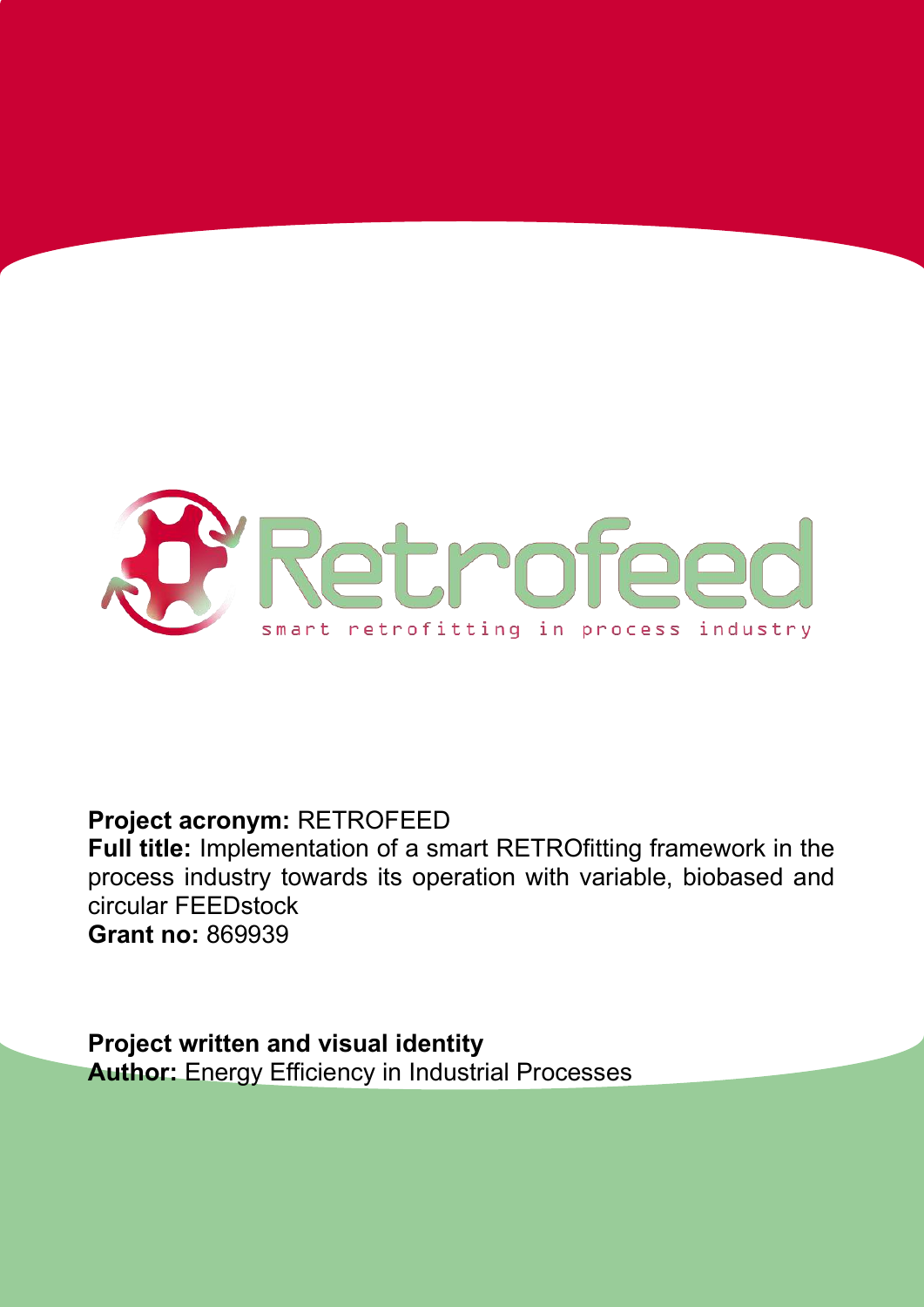### **Disclaimer**

The responsibility for the information and the views set out in this document lies entirely with the authors. The European Commission is not responsible for any use that may be made of the information it contains.

All intellectual property rights are owned by RETROFEED consortium members and are protected by the applicable laws. Reproduction if not authorized without prior written agreement.

The commercial use of any information contained in this document may require a license from the owner of that information.

#### **ACKNOWLEDGMENT**



This project has received funding from the European union's Horizon 2020 research and innovation programme under grant agreement n. 869939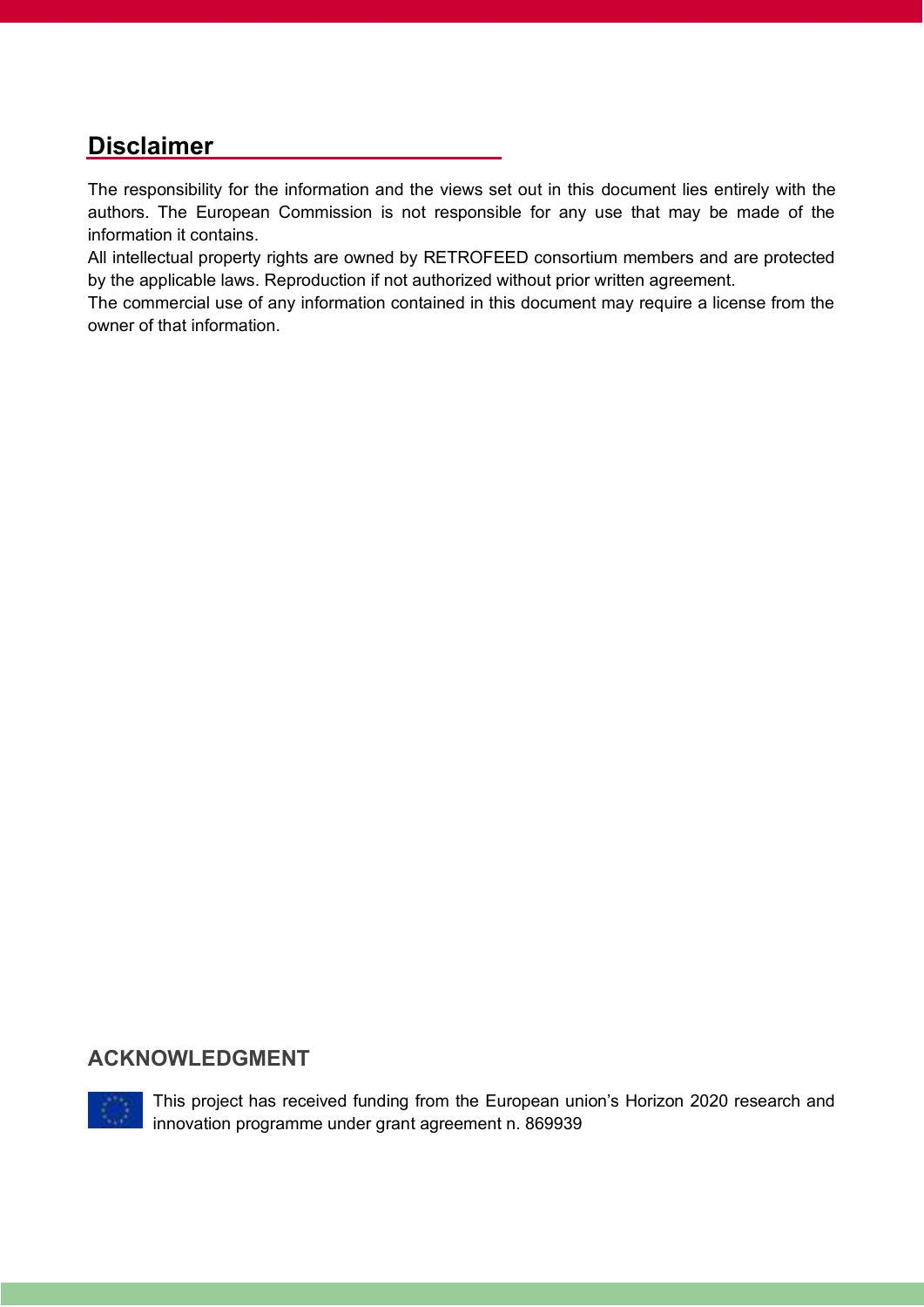

## **Table of content**

| 1              |       |       |                                                                          |  |  |
|----------------|-------|-------|--------------------------------------------------------------------------|--|--|
| $\overline{2}$ |       |       |                                                                          |  |  |
|                | 2.1   |       |                                                                          |  |  |
|                | 2.2   |       |                                                                          |  |  |
|                |       | 2.2.1 |                                                                          |  |  |
|                |       | 2.2.2 |                                                                          |  |  |
|                |       | 2.2.3 |                                                                          |  |  |
|                |       | 2.2.4 |                                                                          |  |  |
|                |       | 2.2.5 |                                                                          |  |  |
|                | 2.2.6 |       |                                                                          |  |  |
|                | 2.2.7 |       |                                                                          |  |  |
| 3              |       |       |                                                                          |  |  |
|                | 3.1   |       |                                                                          |  |  |
|                | 3.2   |       |                                                                          |  |  |
|                |       | 3.2.1 |                                                                          |  |  |
|                |       | 3.2.2 |                                                                          |  |  |
|                |       | 3.2.3 |                                                                          |  |  |
|                | 3.3   |       |                                                                          |  |  |
|                |       | 3.3.1 |                                                                          |  |  |
|                |       | 3.3.2 |                                                                          |  |  |
|                |       | 3.3.3 | Clear zone (protection zone) and minimum recommended size of the logo 12 |  |  |
|                |       | 3.3.4 |                                                                          |  |  |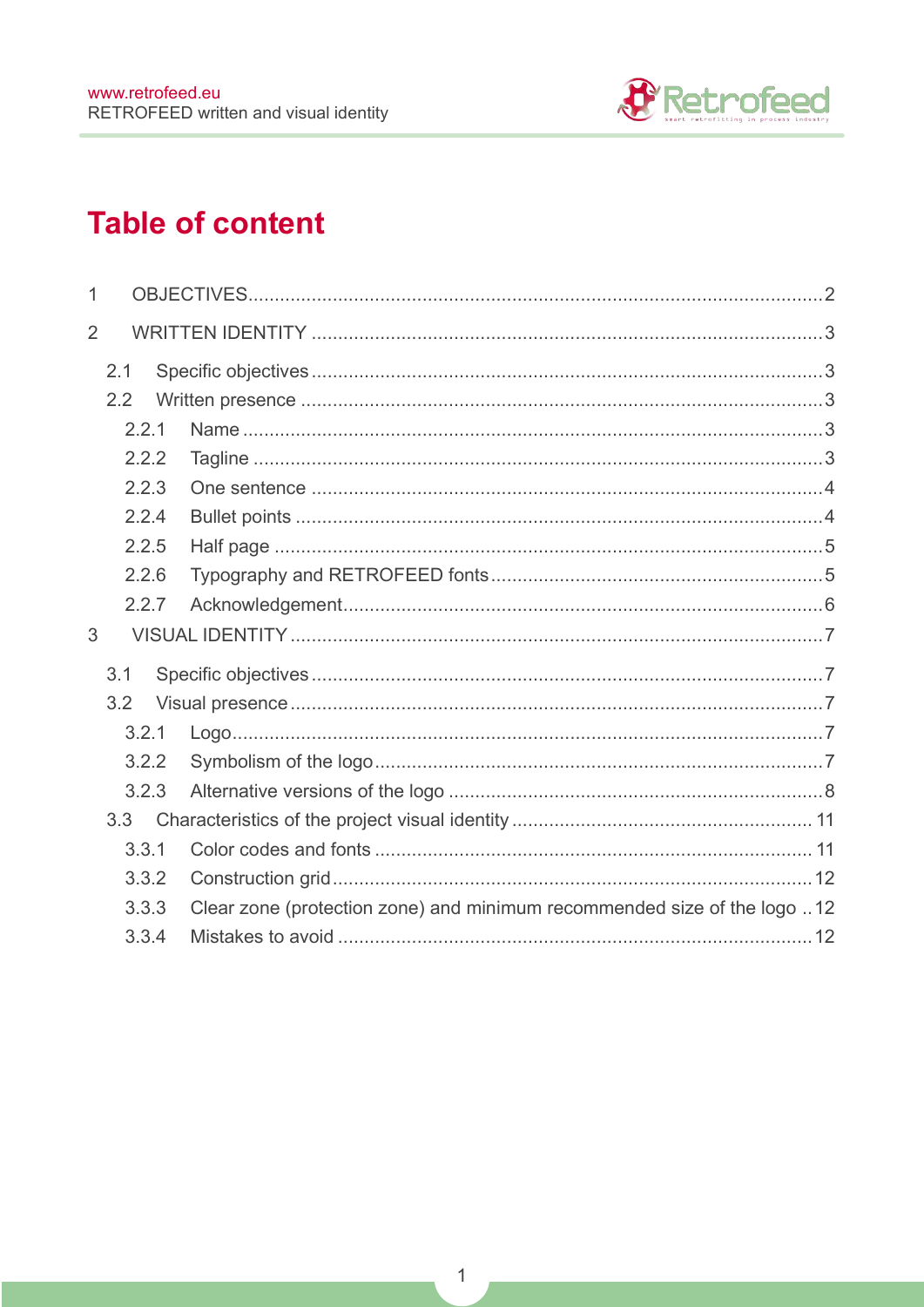

# <span id="page-3-0"></span>**1 OBJECTIVES**

The creation of a RETROFEED identity allows for an easier identification of the project by the public and ensures visibility and recognition, all the while increasing its impact.

Before the development of the written and visual identity, a branding analysis has been done, which ensured that no copyright is affected by the project branding, ensuring therefore a higher visibility by means of effective marketing measures. RETROFEED Identity is used in the website and on social media channels, as well as in all the communication and dissemination material prepared during the project lifespan.

The following paragraphs describe how the project's identity is presented, delineating both its written and visual identity.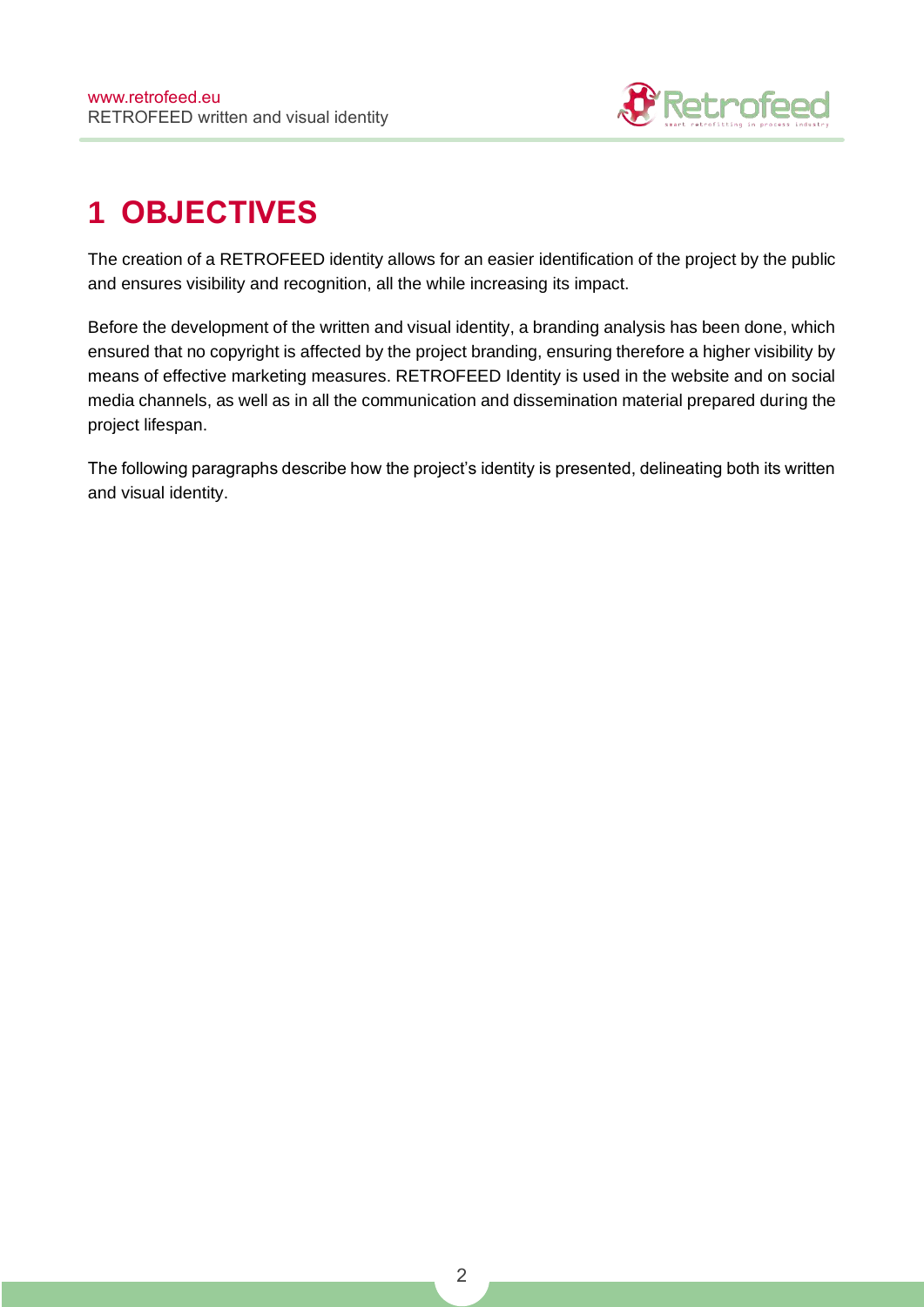

## <span id="page-4-0"></span>**2 WRITTEN IDENTITY**

The name of the project was selected at the stage of proposal preparation and has not been changed since it represents the two main concepts of the project, highlighting the RETROfitting activities that are being deployed during the project and the FEEDstock of industries that are affected. It proved, therefore, its effectiveness and descriptive characteristics.

### <span id="page-4-1"></span>**2.1 Specific objectives**

The main objectives of the creation of a project written identity are:

- internally, the identification of common guidelines among project partners in order to have an aligned approach in describing the project;
- externally, the presentation of the project in a clear and impactful way.

### <span id="page-4-2"></span>**2.2 Written presence**

#### <span id="page-4-3"></span>**2.2.1 Name**

In texts, the name of the project can be written in three version:

- all capital letters: **RETROFEED**
- all capital letters in italics: **RETROFEED**
- first capital letter and the remaining in lower case: **Retrofeed**

Size and font should be the same as the rest of the text.

### <span id="page-4-4"></span>**2.2.2 Tagline**

The tagline, or project motto, could be used as a subtitle, whenever possible, and is the following: **Smart Retrofitting in Process Industry.**

"Smart", "Retrofitting", "Process" and "Industry" have to be written in capital letters.

When on the same line as the project name, the tagline should follow a column, as it follows:

#### **RETROFEED: Smart Retrofitting in Process Industry**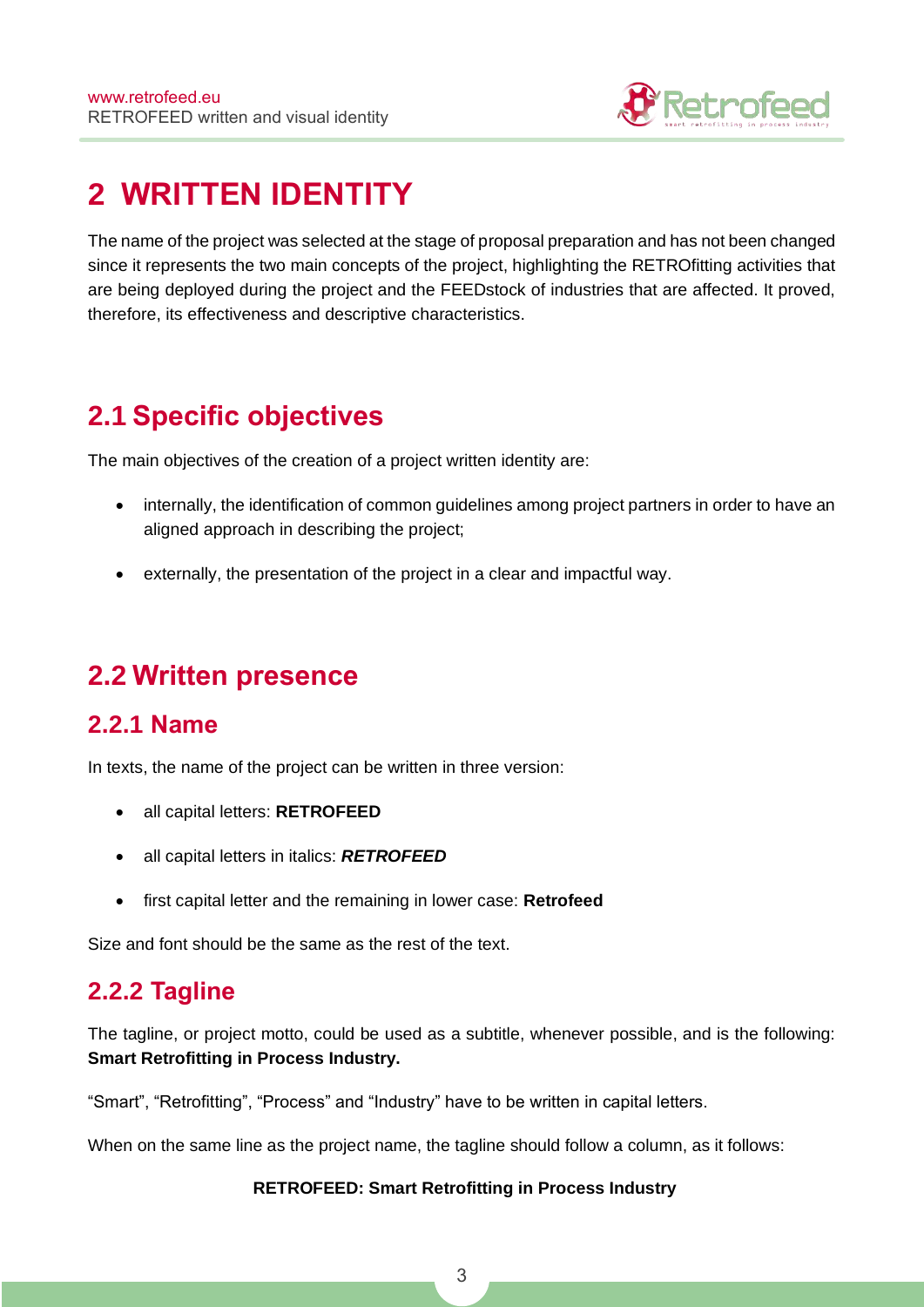

When on a new paragraph, no punctuation after the name of the project is required, as it follows:

#### **RETROFEED Smart Retrofitting in Process Industry**

### <span id="page-5-0"></span>**2.2.3 One sentence**

When writing the name of the project and its description in one sentence, the following sentence should be used.

RETROFEED will enable the use of an increasingly variable, bio-based and circular feedstock in process industries through the retrofitting of core equipment and the implementation of an advanced monitoring and control system and providing support to the plant operators by means of a DSS covering the production chain, allowing for an increase of 22% in resource efficiency and 19% in energy efficiency.

### <span id="page-5-1"></span>**2.2.4 Bullet points**

When creating presentations or promotional materials, the following text in bullet points should be used to describe the project.

RETROFEED will:

- Increase the knowledge on REII processes by deploying advanced modelling techniques and implementing a new monitoring infrastructure in different steps of the production chain;
- Implement a circular economy approach leveraging on retrofitting for the introduction of byproducts and waste streams as alternative feedstock;
- Adapt REII equipment for the provision and use of bio-based feedstock whether as fuel or raw materials, thus replacing traditional feedstock for improving the processes environmental performance;
- Improve the control system of retrofitted processes in order to deal with a higher variability in feedstock while improving their overall technical, economic and environmental performance;
- Develop a Decision Support System for assessing the best retrofitting options and operation plan of the improved processes in order to achieve a high impact over the whole production chain;
- Ensure results replication and the exploitation of the retrofitting potential in REIIs through a retrofitting methodology, contributions to standardisation bodies and capacity building programs.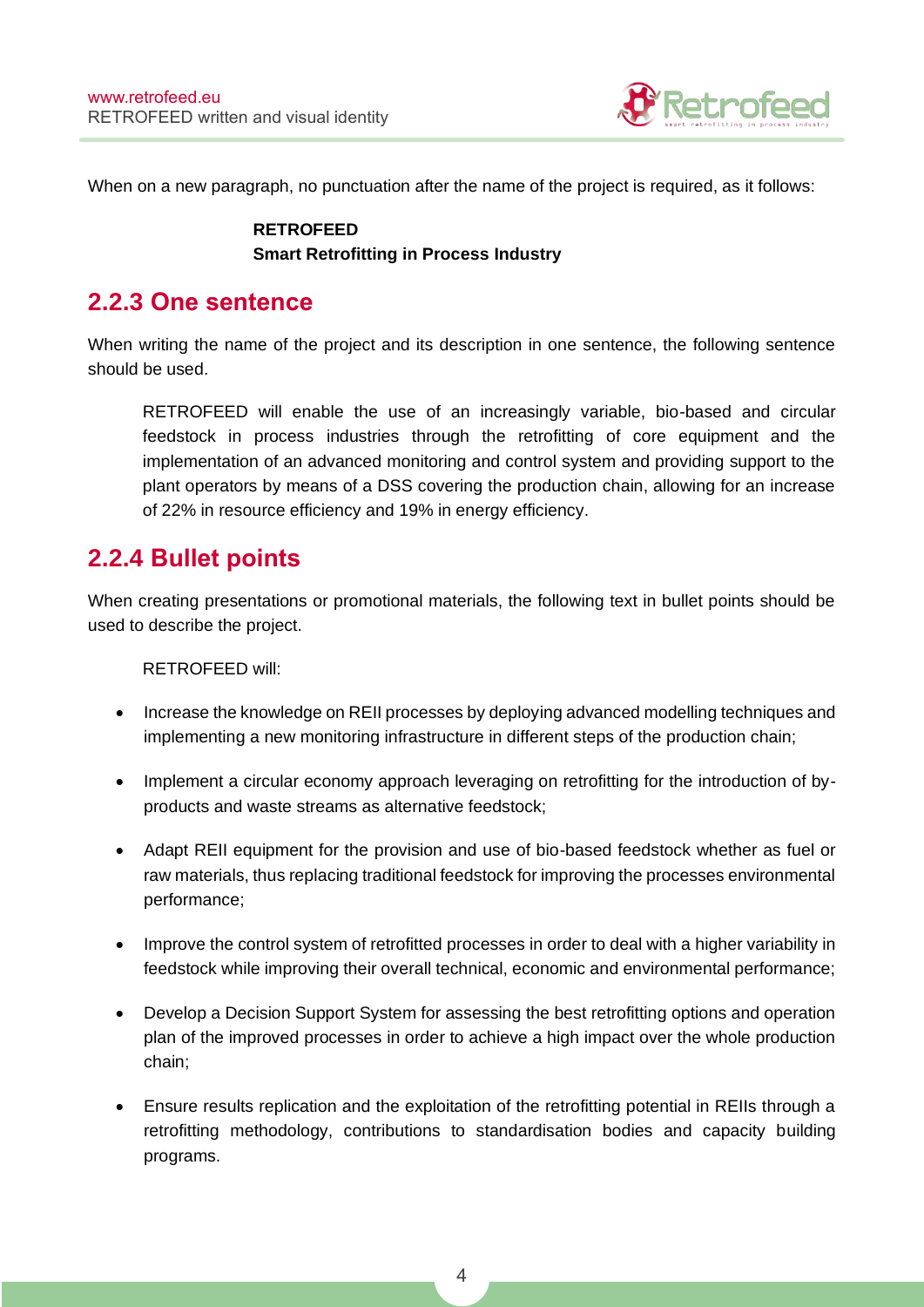

### <span id="page-6-0"></span>**2.2.5 Half page**

The half page description of the project should follow the description used on the EC cordis website.

RETROFEED main objective is to enable the use of an increasingly variable, bio-based and circular feedstock in process industries through the retrofitting of core equipment and the implementation of an advanced monitoring and control system, providing support to the plant operators by means of a DSS covering the production chain. This approach will be demonstrated in five resource and energy intensive sectors (ceramic, cement, aluminium, steel, and agrochemical) with the potential to reach in average an increase of 22% in resource efficiency and 19% in energy efficiency, with a consequent reduction in costs and GHG *emissions of 9.3 M€ and 135 kton CO*<sup>2</sup> respectively.

Furthermore, the project aims to develop a methodology to support retrofitting in resource and energy intensive industries that will be complemented by a decision support system able to perform a diagnosis of the impact in the process of different retrofitting solutions so plant managers and operators can decide on the most suitable retrofitting action for their companies. This decision support system will remain operative after the modification of the process so it can ease the operation of the process under the increased variability of feedstock by analysing a set of key indicators defined within RETROFEED over the production chain for this purpose.

RETROFEED consortium comprises strong industrial participation; 9 large companies, including 6 of them as final users, and 4 SMEs as technology providers, working with experienced RTOs and supporting entities. The private investment associated to *RETROFEED is over 7M€ along the execution of the project. Lastly, RETROFEED is* expected not only to enable technological advances in the technologies and demonstrators involved but will also contribute to the development of new standards, regulations, training programmes, and adaptation and certification of industrial processes thus facilitating the replication of the project results within the EU industry.

### <span id="page-6-1"></span>**2.2.6 Typography and RETROFEED fonts**

To clearly make a distinction and recognise RETROFEED project identity, consistency in terms of typography among all project public documents has been delineated.

The official RETROFEED font used in written is **Arial**. The decision lies on the fact that Arial is a web safe font, meaning that is a font which is universally installed across major devices. It is one of the most famous fonts for both online and printed media, besides being a default font in many writing and document development programmes.

As a general alternative, **Times New Roman** will be used.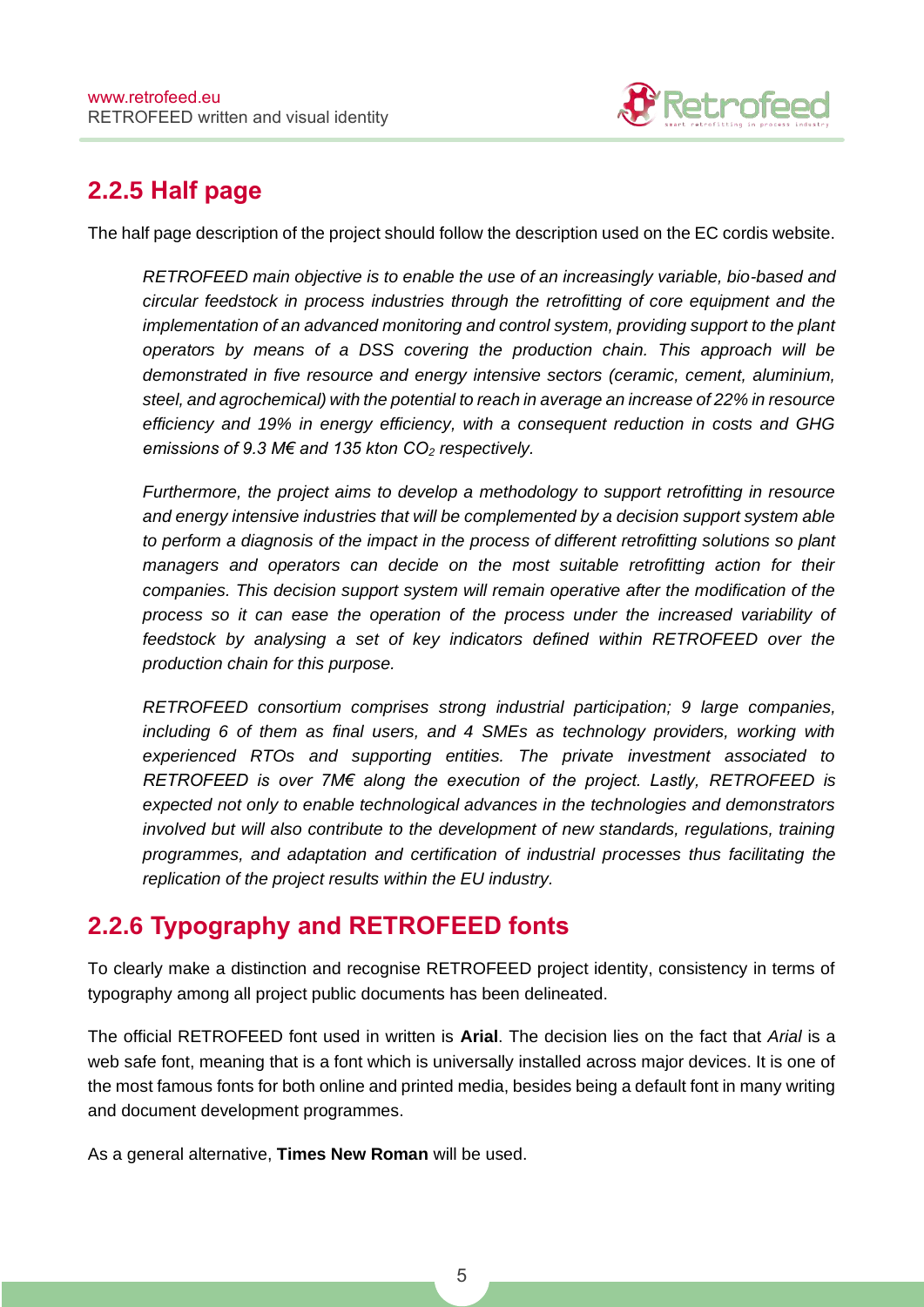

### <span id="page-7-0"></span>**2.2.7 Acknowledgement**

The following sentence should be included in all deliverables and public documents, showing that RETROFEED is funded by the European Union's Horizon 2020 research and innovation programme, and displaying the European flag.

*This project has received funding from the European Union's Horizon 2020 research and*  innovation programme under grant agreement No 869939

An additional sentence added to certain materials and deliverables (e.g. printed) should be written as it follows:

The responsibility for the information and the views set out in this \*type of document\* lies entirely with the authors. The European Commission is not responsible for any use that may be made of the information it contains.

The official EU flag should always be displayed with the sentence(s), at its left side, as shown below.



This project has r*eceived funding from the European Union's Horizon 2020*  research and innovation programme under grant agreement No 869939. The responsibility for the information and the views set out in this \*type of document\* lies entirely with the authors. The European Commission is not responsible for any use that may be made of the information it contains.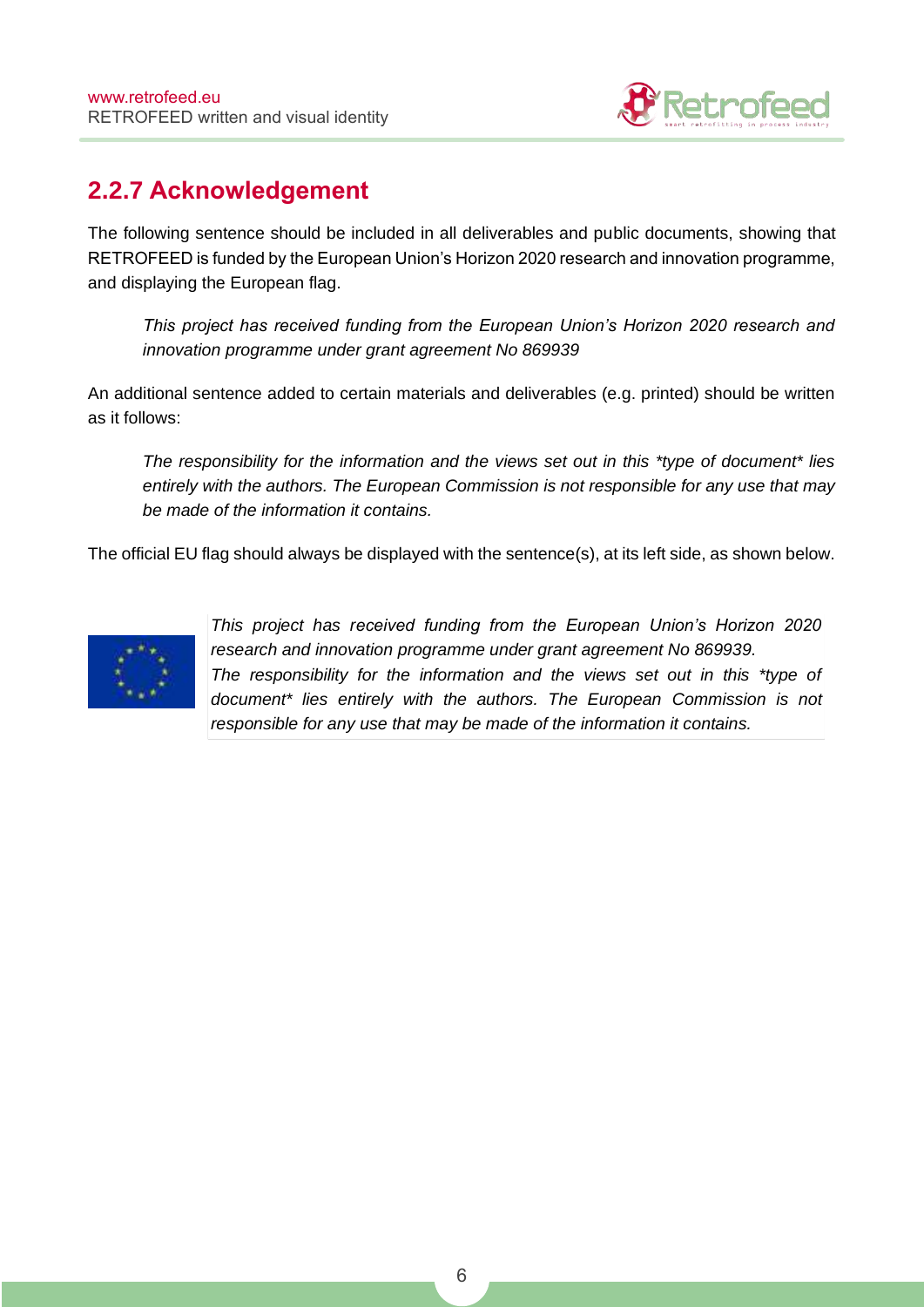

## <span id="page-8-0"></span>**3 VISUAL IDENTITY**

The following guidelines describe the use of the project's identity in a visual manner.

### <span id="page-8-1"></span>**3.1 Specific objectives**

The main objectives of the creation of a project visual identity are:

- internally, the guidance of project partners and external actors towards the correct use of the project branding, providing them with details and explanations.
- externally, the support to the recognition and the visual distinction of the RETROFEED project, while reflecting and transmitting the project's messages.

### <span id="page-8-2"></span>**3.2 Visual presence**

### <span id="page-8-3"></span>**3.2.1 Logo**

Main version (horizontal)



### <span id="page-8-4"></span>**3.2.2 Symbolism of the logo**

RETROFEED logo aims at showcasing, through its composition, its words and its colors, the project processes and results to be achieved by the end of the project. Each color represents a different aspect of the project:

- The red used for the cog represents heat and fire in industry, reflecting the image of burning furnaces;
- The green represents bioeconomy and the digital part of the project.

Each symbol displayed in the logo carries a meaning related to the project execution and results: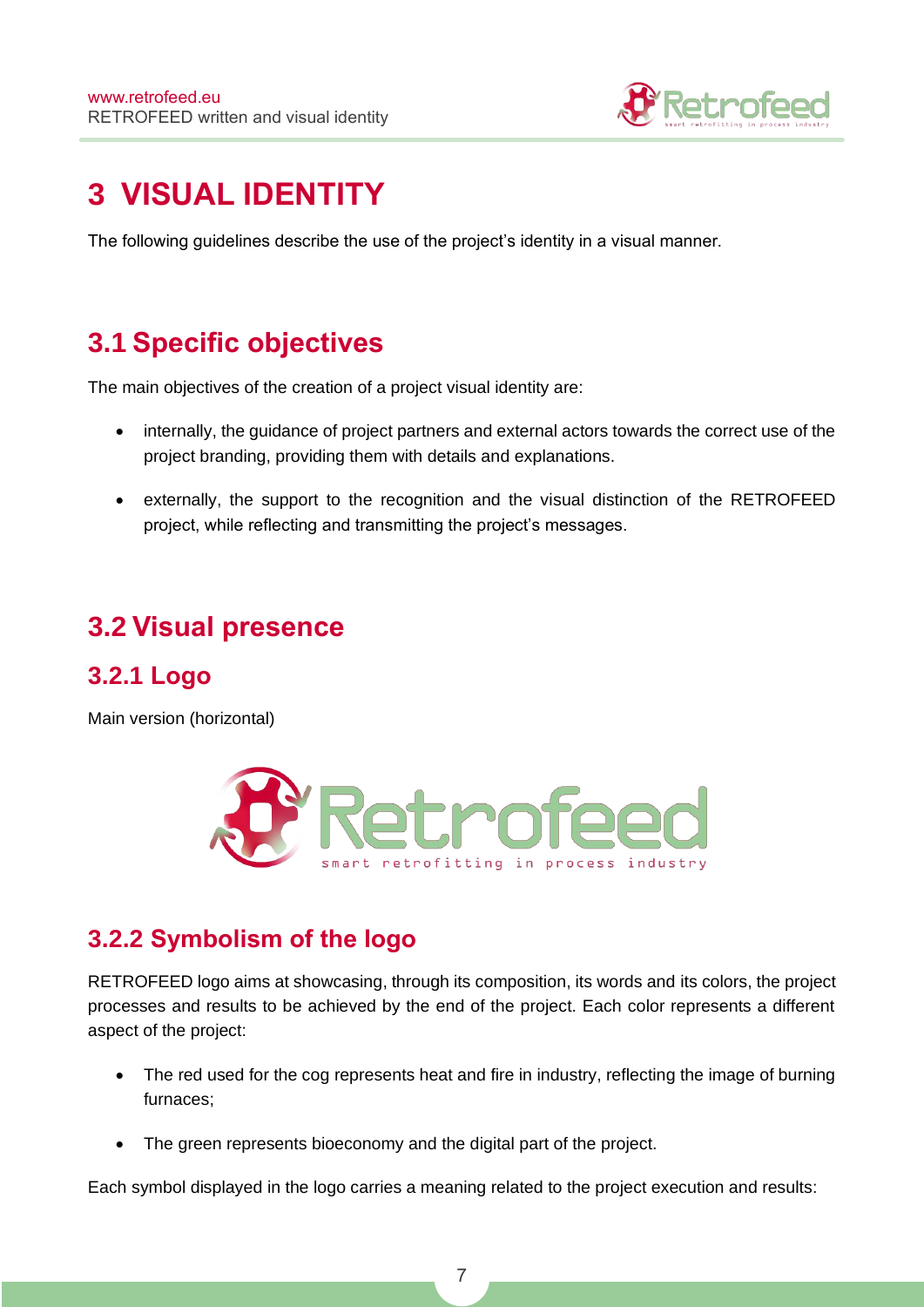

- The cog represents industry and its industrial processes, main end-user of the project;
- The circular arrows around the logo represent the circular economy, one of the main pillars of the project.

### <span id="page-9-0"></span>**3.2.3 Alternative versions of the logo**

#### **3.2.3.1 Vertical logo**

In order to comply with different types of document and deliverable, a vertical color version has been created and is showcased below.



#### **3.2.3.2 Monochromatic: black version (horizontal/vertical)**

These first two monochromatic versions of the logo (black) will allow partners for flexibility regarding the different uses of the logo – horizontal and vertical.



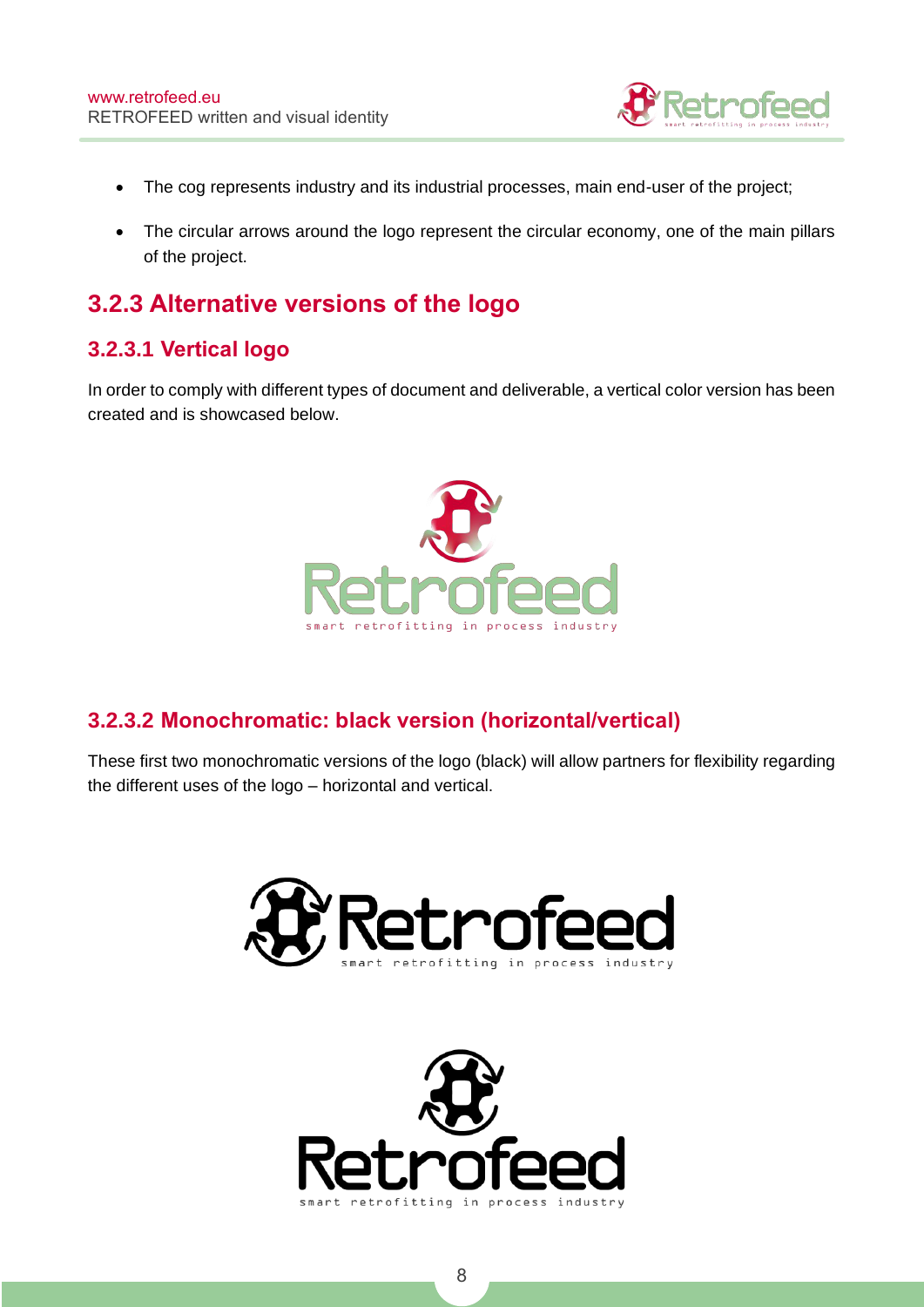

#### **3.2.3.3 Monochromatic: white version (horizontal/vertical)**

This second monochromatic version (while) serves the same purposes of point 2, i.e. allowing for flexibility in the use of the logo.



#### **3.2.3.4 Photographic background**

This section displays how the monochromatic logo would look like when used with a photographic background.

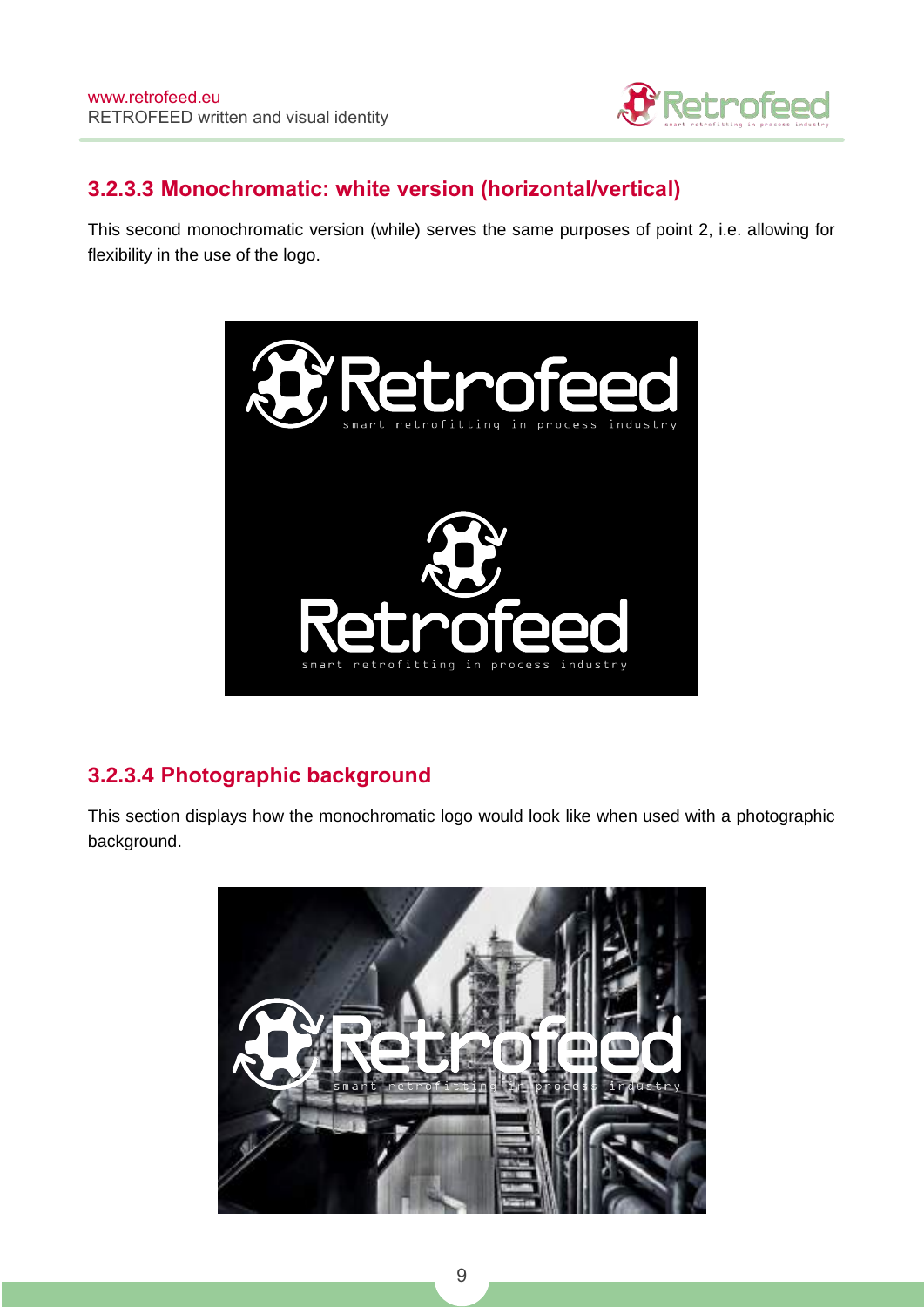



### **3.2.3.5 Different color background**

This section displays how the logo would look like when used with a different colours' background.

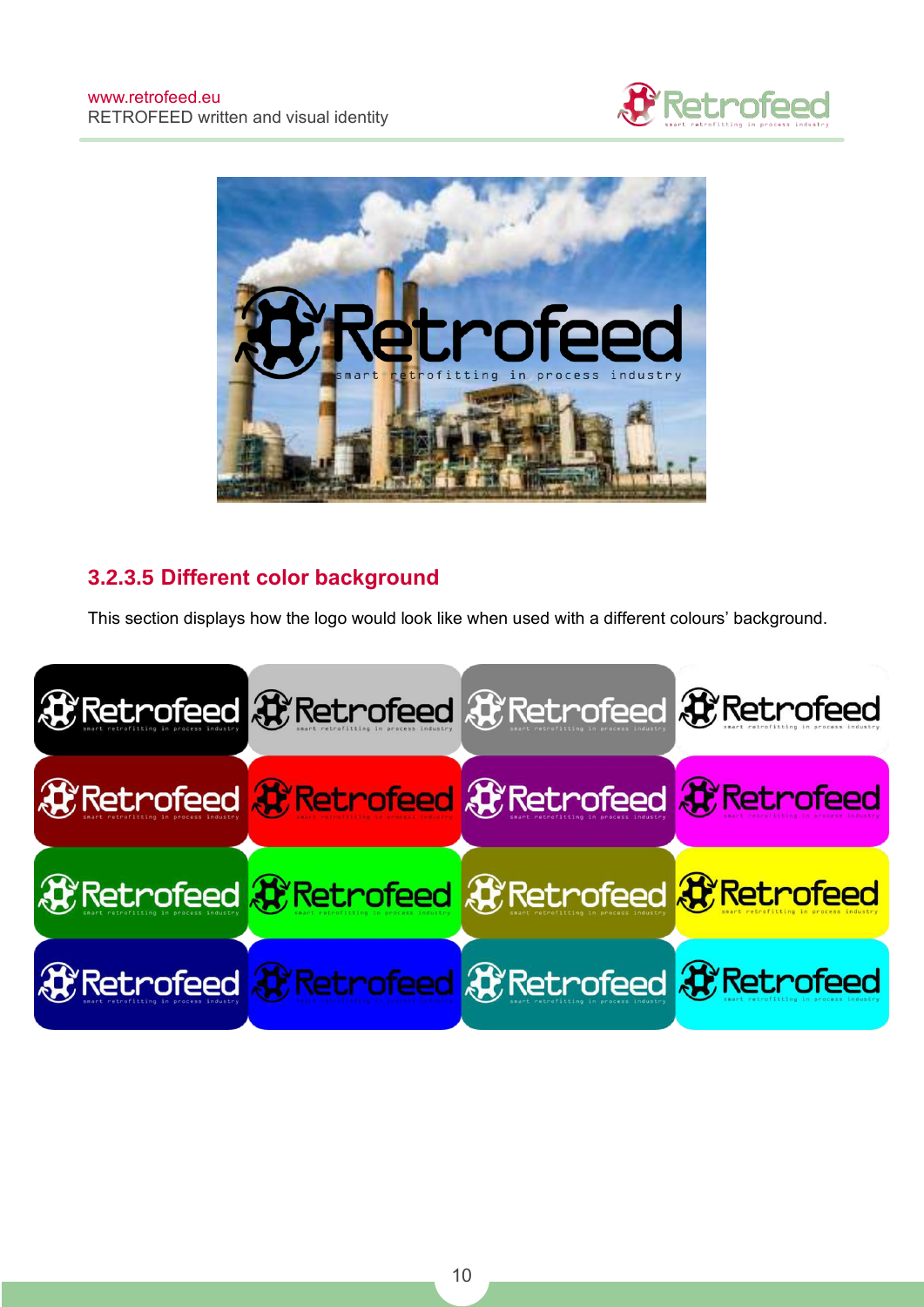

## <span id="page-12-0"></span>**3.3 Characteristics of the project visual identity**

### <span id="page-12-1"></span>**3.3.1 Color codes and fonts**

For the development of the materials and of the website, the following color codes have been used as primary ones and it is important and necessary not to alter them.

RGB codification



In addition to the ones already mentioned, the following secondary colours have been used as well.

RGB codification

| <b>R:</b> 255<br>G: 102<br><b>B:</b> 102  |
|-------------------------------------------|
| <b>R:</b> 242<br>G: 242<br><b>B</b> : 242 |
| <b>R:</b> 204<br>G: 255<br><b>B:</b> 204  |

The following font has been used for the development of the logo**: OCR A Extended, regular**.

# 0123456789 abcdefghijklmnopqrstuvwxyz ABCDEFGHIJKLMNOPQRSTUVWXYZ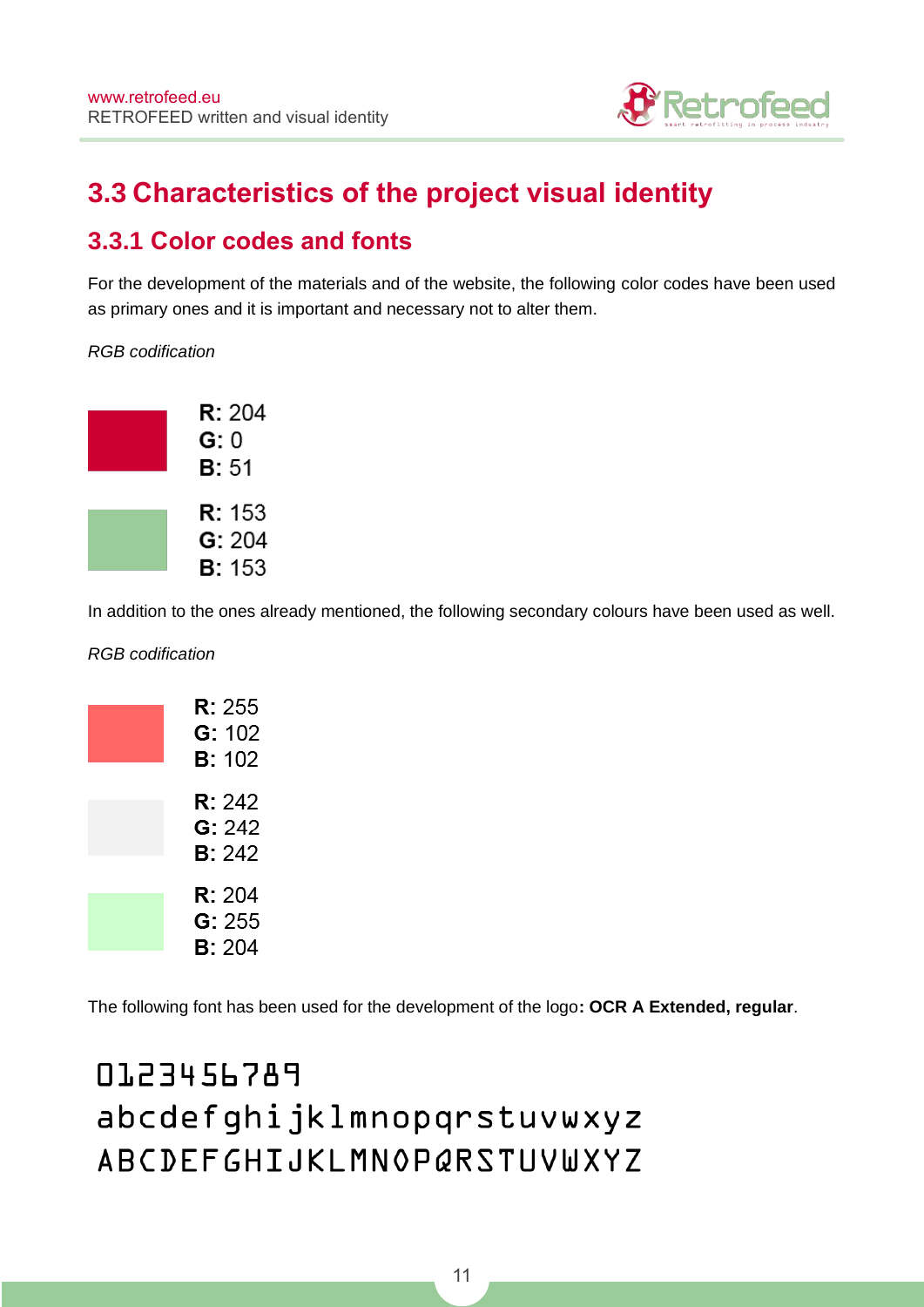

### <span id="page-13-0"></span>**3.3.2 Construction grid**

In order to achieve the best representation of the project, the construction grid below shows how each element is proportionate to the others. The proportion among the different elements should always be kept stable.



### <span id="page-13-1"></span>**3.3.3 Clear zone (protection zone) and minimum recommended size of the logo**

The minimum recommended clear zone around the logo allows for an optimal visual recognition of the project. This clear zone should always be kept at (minimum) 0.5 cm. For the minimum recommended size of the logo, the logo should be fully recognizable and readable in all its part.

### <span id="page-13-2"></span>**3.3.4 Mistakes to avoid**

In order to achieve a coherent project branding and avoid misrecognition of RETROFEED, the following mistakes are to be avoided. They include alteration and distortion in terms of shaping, fonts and typography, colors, proportion, presence and position of the elements.

Logo distortion